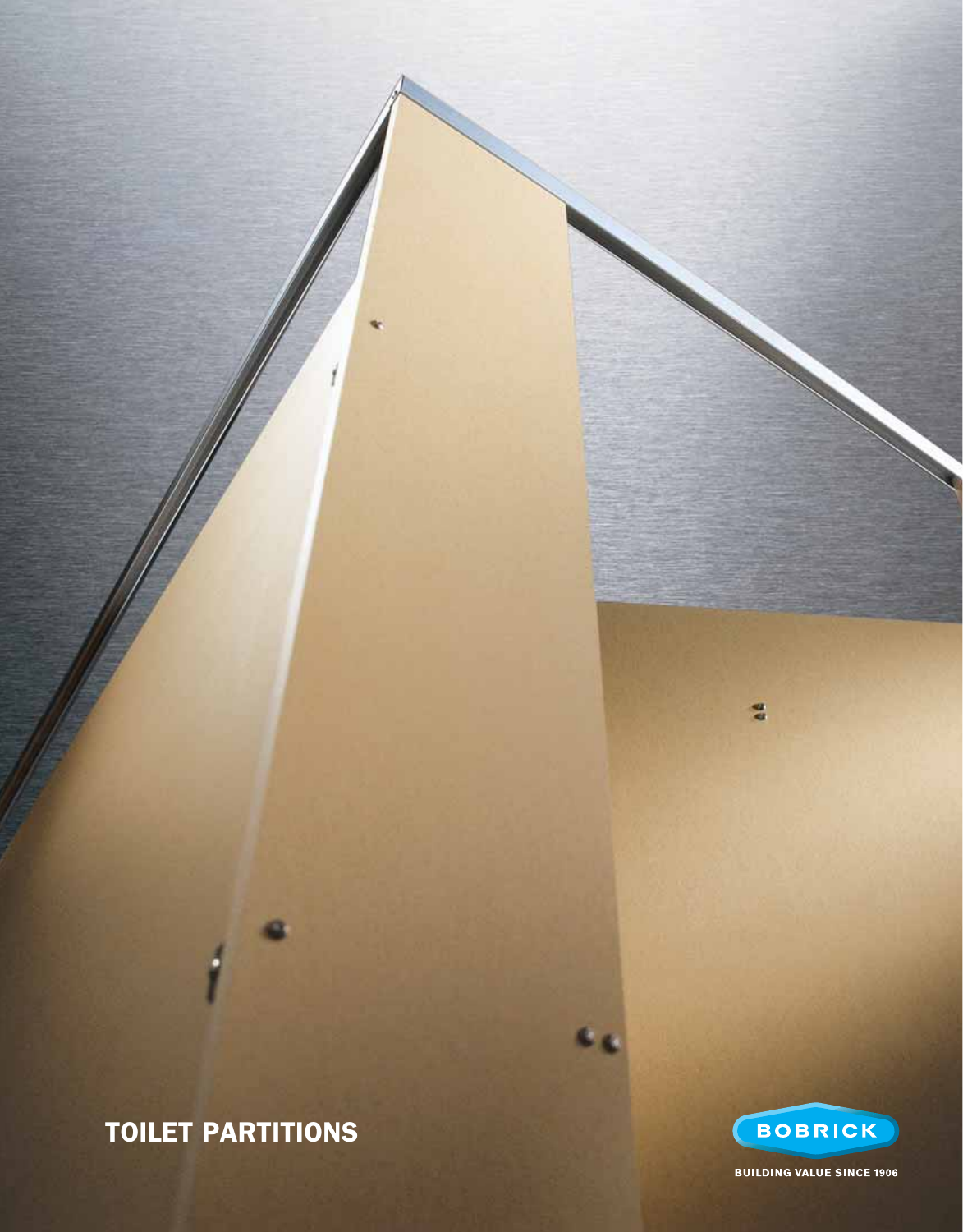## www.bobrick.com

# WHAT'S THE BEST TOILET PARTITION SYSTEM FOR YOUR PROPERTY'S RESTROOMS?

#### STEP ONE: DETERMINE THE BUILDING TYPE

**P** Prestige Buildings: Signature Projects Corporate Headquarters Civic Center Icons Major Universities

S Standard Use Buildings: Office Properties Healthcare Centers Industrial Projects Manufacturing Plants

**Heavy Traffic Buildings:** K-12, Universities Retail Malls Amusement, Recreation Transportation Centers

#### STEP TWO: DEFINE THE RESTROOM USAGE AND NEEDS

**P** Prestige Buildings: Low to moderate traffic Minimal use and abuse Architectural design excellence Quality materials and equipment

**S** Standard Use Buildings: Moderate to heavy traffic Some heavy use and abuse Equipment durability important

Budget-sensitive specifications

**Heavy Traffic Buildings:** Periods of extreme traffic flows Vandal-prone use and abuse Equipment durability over design Maintenance cost containment key

## STEP THREE: SELECT THE MOST APPROPRIATE PARTITION SYSTEM

Doors, panels, stiles, substrate Hardware material Hardware configuration Installation mounting format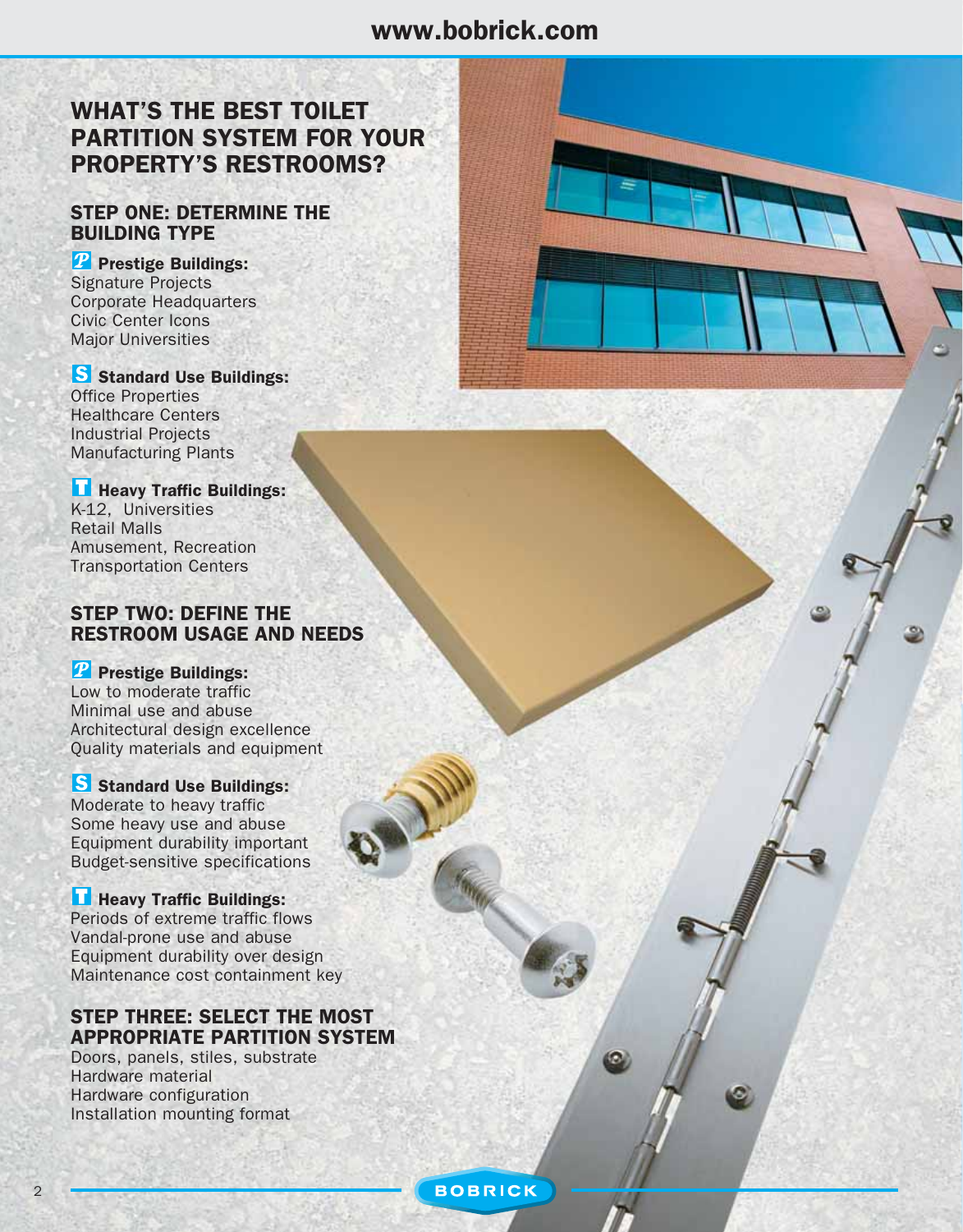# www.bobrick.com

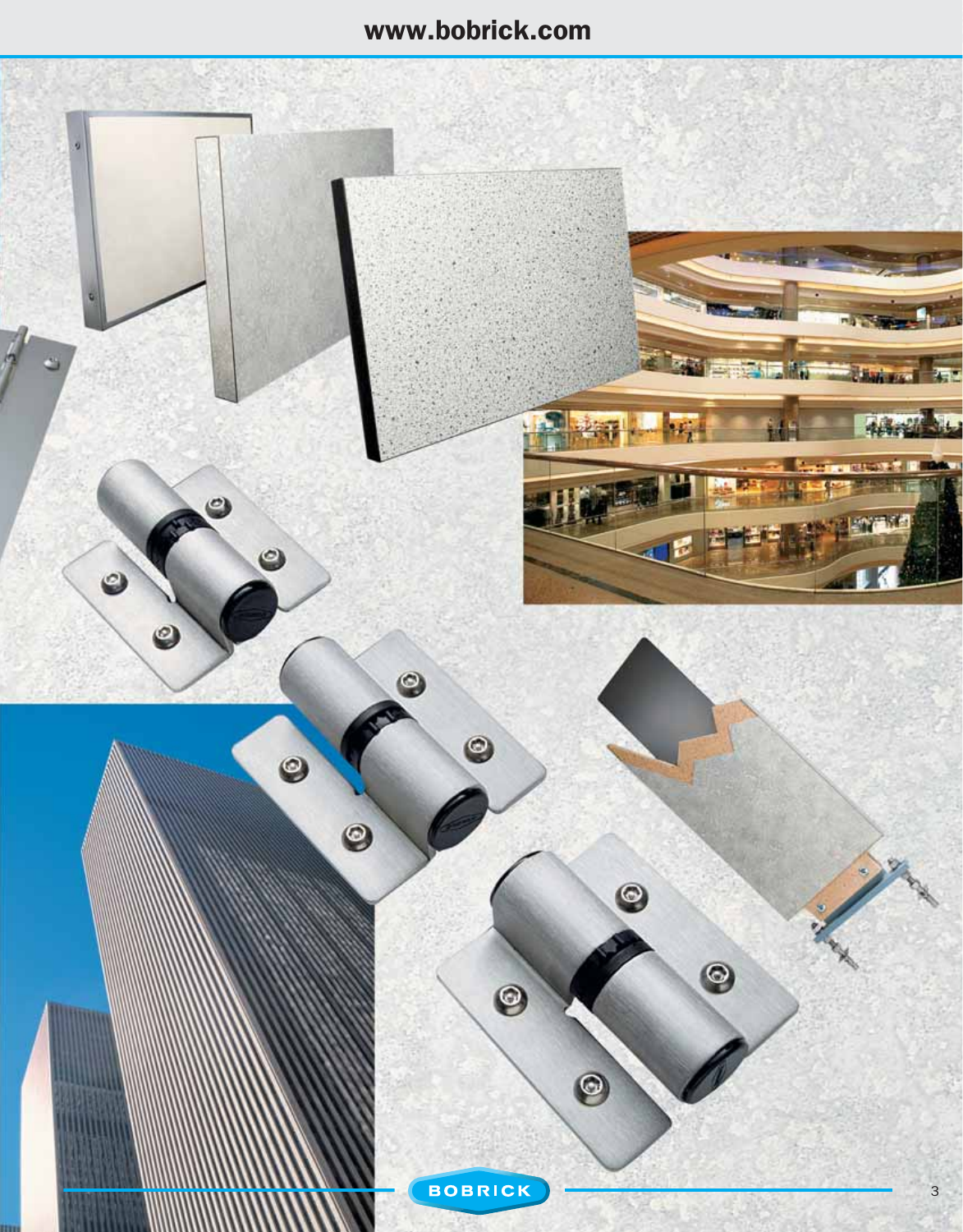## Solid Color Reinforced Composite (SCRC)



Heavy traffic restrooms

Solid color clear through

Superior durability/repairability

Non-ghosting graffiti removal

Class B ASTM E84 Interior Wall and Ceiling Finish Classification

LEED Program contribution

Four earthtone colors

Scratch-, dent-, moisture- and impact-resistant

т

10–year Limited Warranty

Doors, stiles 34" (19mm) thick

Panels  $\frac{1}{2}$ " (13mm) thick

**BOBRICK** 

Dyed wood fibrous material

Reinforced with polycarbonate and phenolic resins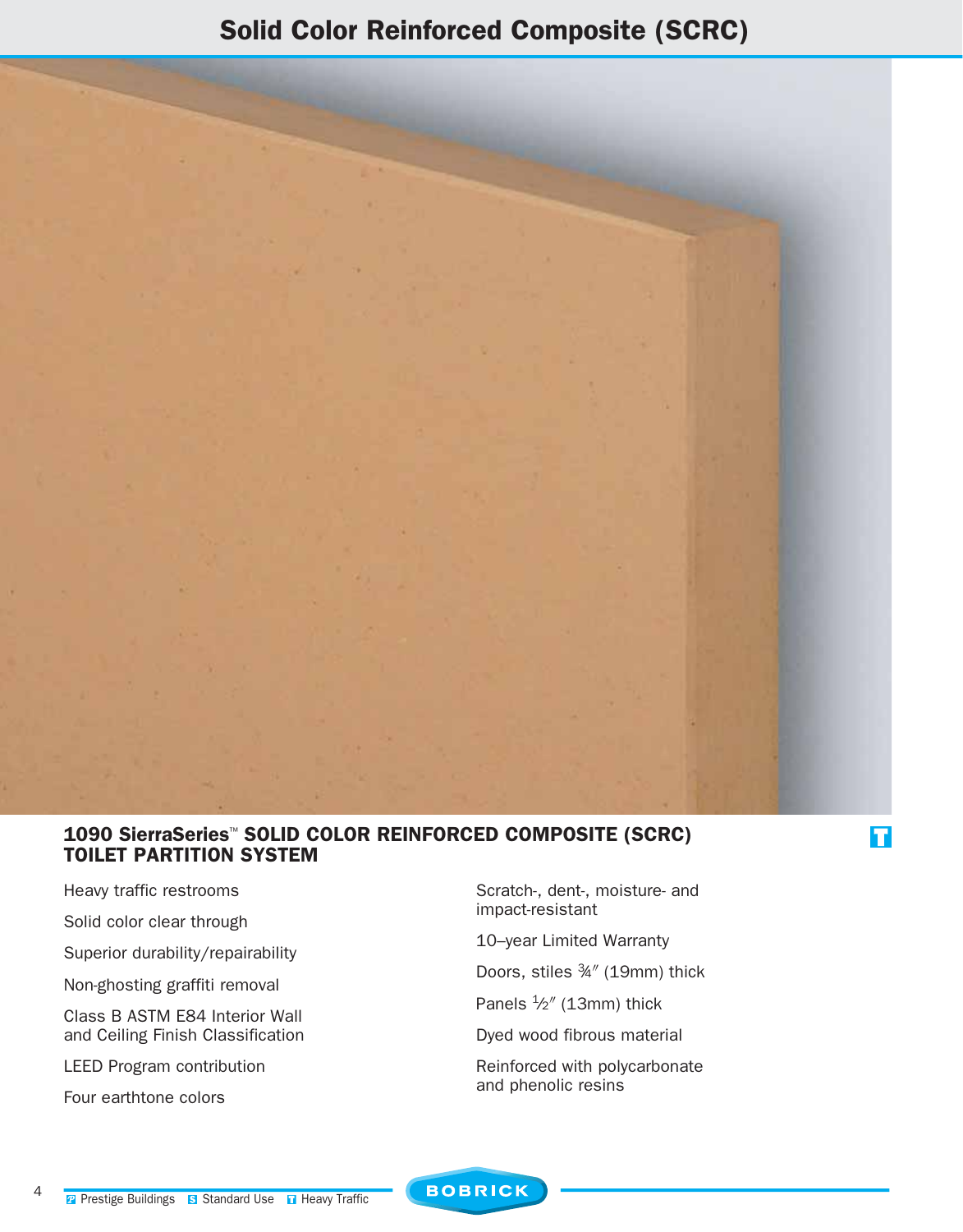

#### STANDARD CONCEALED STAINLESS STEEL HARDWARE

Heavy-gauge type 304 satin finish stainless steel Three robust, barrel hinges adjust for partial opening or self closing Through-bolted panel-to-stile brackets Reinforced latch, through-bolted keeper Vandal-resistant door stops Through-bolted clothes hook For emergency access door lifts from outside



#### OPTIONAL FULL-HEIGHT STAINLESS STEEL HARDWARE

Heavy-gauge type 304 satin finish stainless steel

Self-closing hinge runs full height of door Through-bolted panel-to-stile angle brackets and U-channels run full height of panels

Vandal-resistant door stops; clothes hook Reinforced latch with through-bolted keeper

For emergency access door lifts from outside; except on outswing doors

Add suffix .67 to 1092 Series Number





## STILE BASE LEVELING DEVICE

7-gauge steel angle leveling bar factoryinstalled to stile

3 ⁄8" (10mm) diameter stainless steel wedge floor anchors

Patented one-piece shoe conceals stile leveling device

#### STANDARD FACTORY-INSTALLED INSERTS, THROUGH-BOLTED HARDWARE

Threaded brass inserts provide metal-tometal contact for securing door hardware Through-bolted fasteners attach panel-to-stile brackets, clothes hooks and latch keepers Vandal-resistant Pin-in-Head Torx Screws

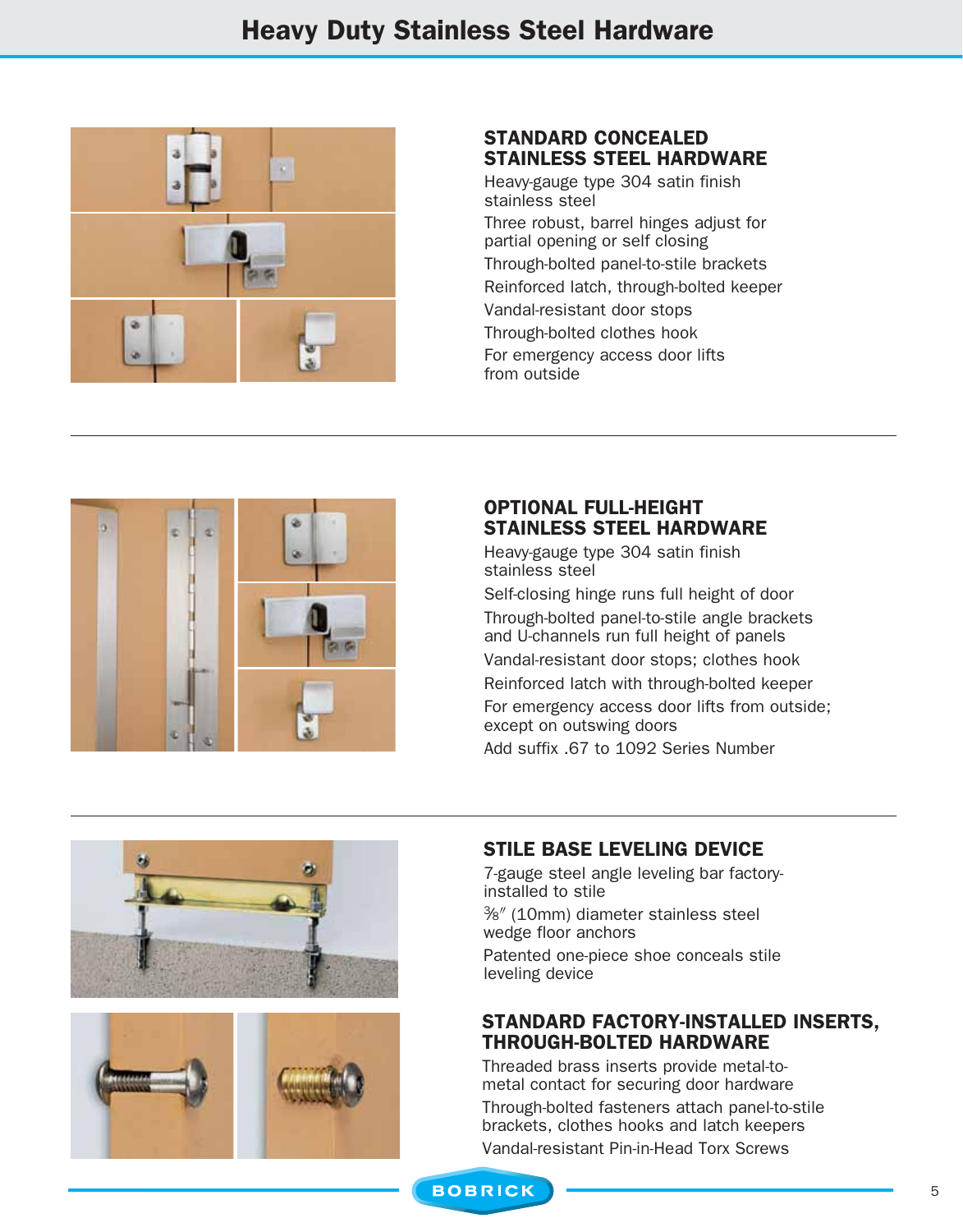# bobrick.com/1090SierraSeries



CLASS B INTERIOR WALL AND CEILING FINISH CLASSIFICATION Reference: Technical Bulletin TB-73.



NON-GHOSTING GRAFFITI REMOVAL Reference: Technical Bulletin TB-80.



SCRATCH- AND DENT-RESISTANT References: Technical Bulletins TB-78 and TB-79.



CONTRIBUTES TO LEED CERTIFICATION Reference: Technical Bulletin TB-77.



OVERHEAD-BRACED MOUNTING **CONFIGURATION** 1092 Series shown.



OCCUPANCY INDICATOR DOOR LATCH Available on special order; stainless steel construction, emergency access feature.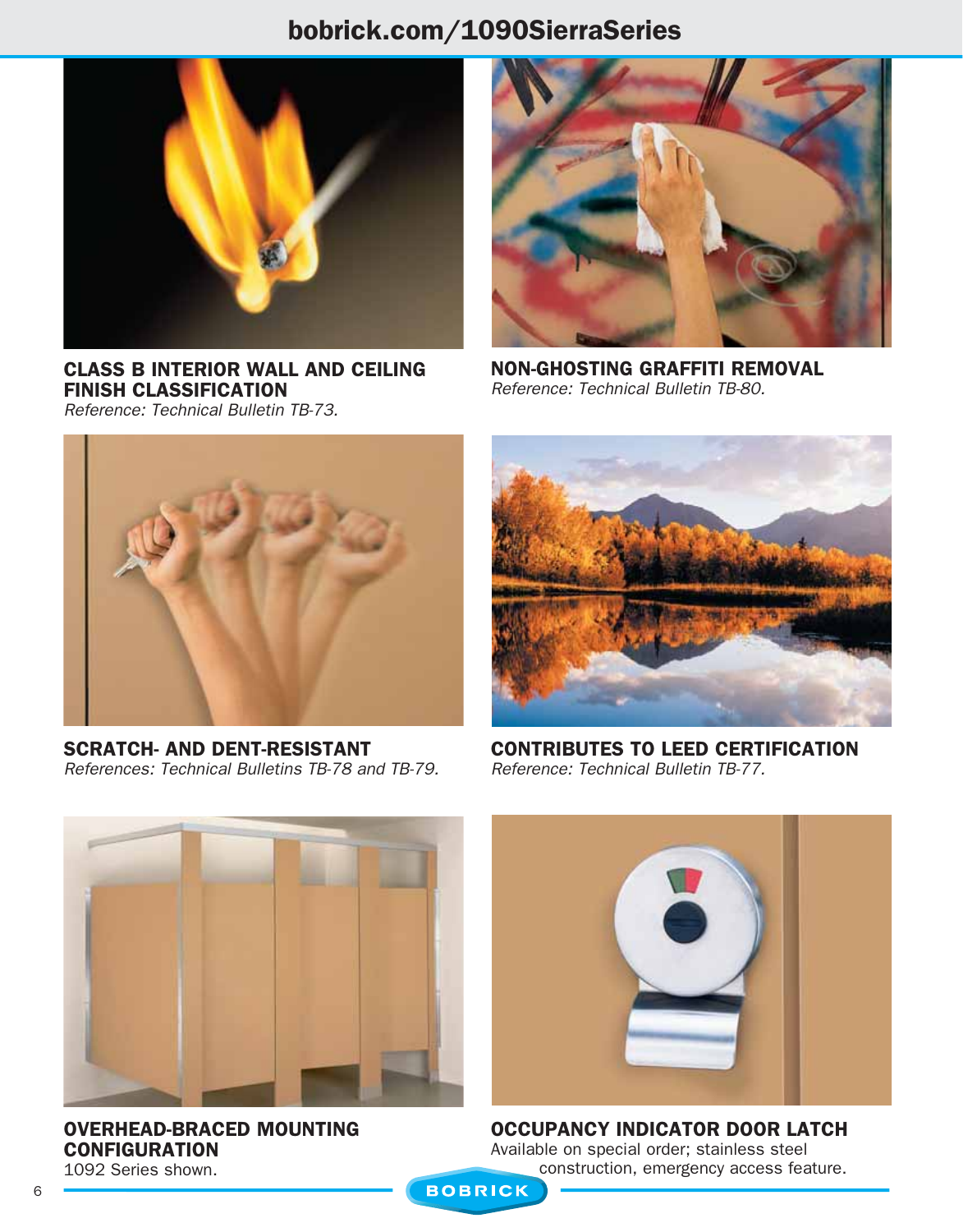# bobrick.com/1090SierraSeries





#### PERFORMANCE COMPARISON: STANDARD UNTREATED HDPE VS. SCRC



\*Controlled test; not actual fire conditions

\*\*Untreated HDPE tested without aluminum heat sinc

#### HOW TO ORDER:

- 1. Pick the color.
- 2. Select mounting configuration (SCRC is available in Overhead-Braced only).
- 3. Choose the hardware desired: Standard Concealed or Optional Full-Height.
- 4. Example: Terra Cotta, Overhead-Braced, Full-Height Hardware: 1092.67, SC03.

#### 1090 SierraSeries ™ PRODUCT SELECTION:

| Mounting<br>Configuration | <b>Standard</b><br><b>Hardware</b> | <b>Optional</b><br>Full-Height<br><b>Hardware</b> |
|---------------------------|------------------------------------|---------------------------------------------------|
| <b>Overhead-Braced</b>    | 1092                               | 1092.67                                           |

#### RAPIDƒRESPONSE® PROGRAM

Ships up to 25 compartments within 10 workdays after receipt of approved drawings at no extra charge. Includes four standard colors, over-head braced mounting configuration, and hardware options.

## EARTHTONE COLOR COLLECTION

Now you can brighten your restrooms with SierraSeries™ contemporary earthtones, and with GraffitiOff<sup>™</sup> Surface you no longer need black toilet partitions to minimize the partial or unsuccessful removal of graffiti.



IMPORTANT NOTE: Minor edge nicks and random color variations are a normal consequence of manufacturing material containing natural fibers. SierraSeries™ Solid Color Reinforced Composite (SCRC) colors are printed reproductions and are for descriptive purposes only. Request actual color samples for color confirmation.

#### PRICE INDEX:

| DuraLine Phenolic/Moisture-Resistant        | 2.8 |
|---------------------------------------------|-----|
| <b>TrimLine P-Lam Stainless Steel-Edged</b> | 2.7 |
| Sierra Solid Color Reinforced Composite     | 2.4 |
| Designer P-Lam/Steel-Core Stiles            | 1.8 |
| Classic P-Lam/Budget-Priced                 | 1.0 |

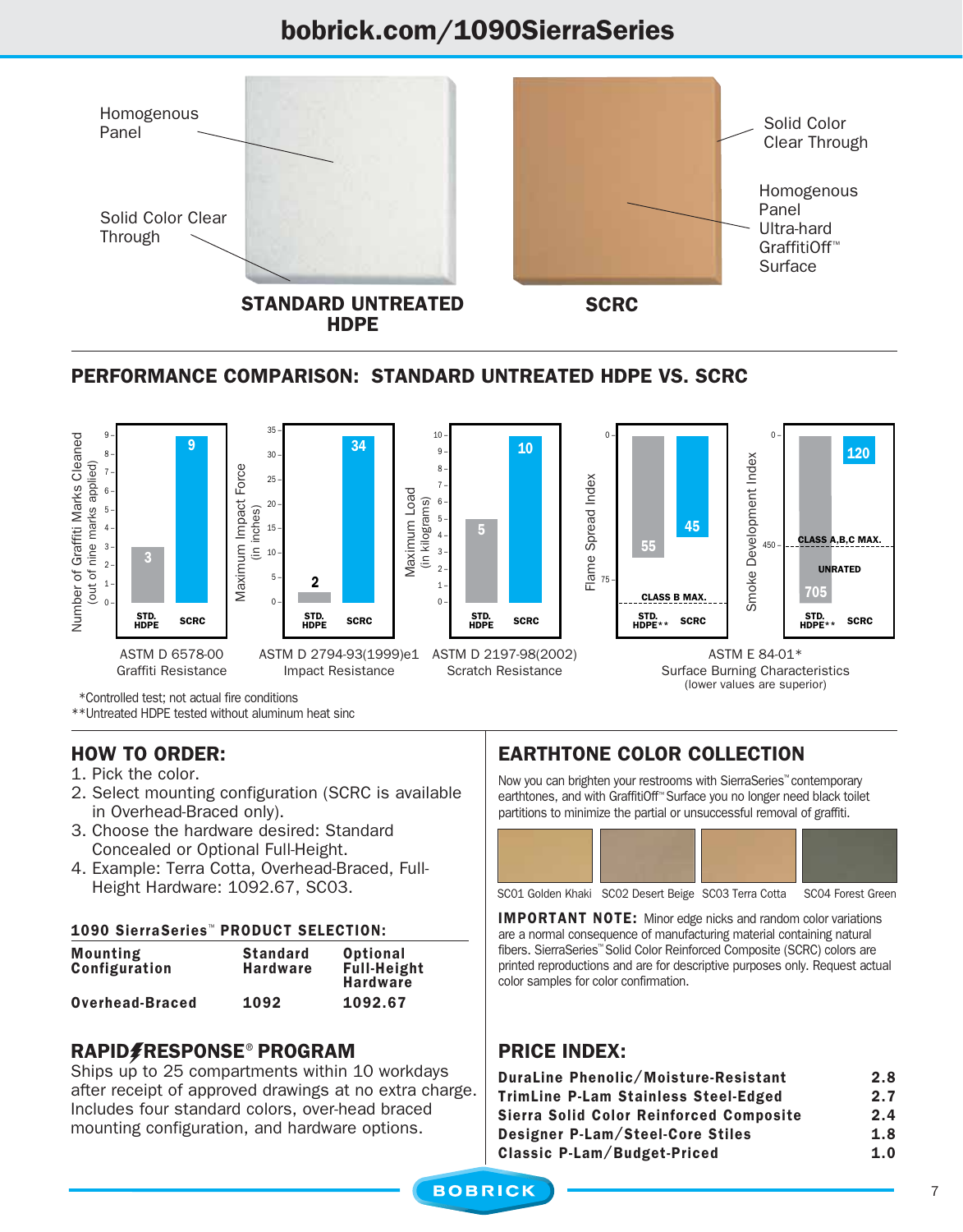

#### 1080/1180 DuraLineSeries® SOLID PHENOLIC TOILET PARTITION SYSTEM

# $P$  T

Combines durability and distinction for moderateand heavy-traffic restrooms

Solid-core construction

8

Architectural black edge design

Non-ghosting graffiti removal

Class A or B ASTM E84 Interior Wall and Ceiling Finish Classification

Scratch-, dent-, moisture- and impact-resistant

18 standard colors and patterns

15-year Limited Warranty

Doors, stiles  $\frac{3}{4}$ " (19mm) thick

Panels  $\frac{1}{2}$ " (13mm) thick

**BOBRICK** 

Bonded Solid Phenolic core is multiple layers of resin-impregnated kraft paper

Color and clear Melamine surface sheets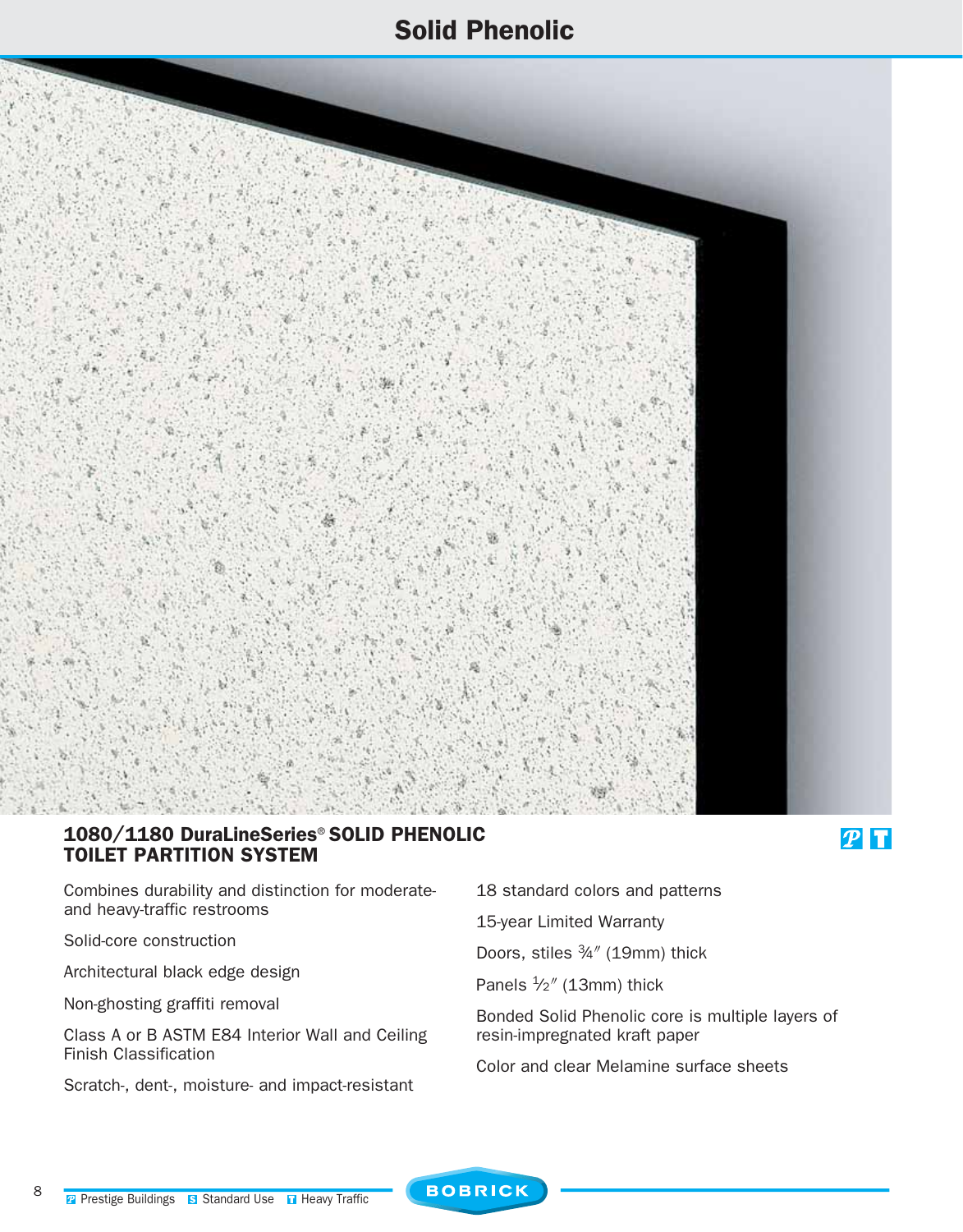

#### STANDARD CONCEALED STAINLESS STEEL HARDWARE

Heavy-gauge type 304 satin finish stainless steel Three robust, barrel hinges adjust for partial opening or self closing Slide latch with keeper Convenient clothes hook Optional Occupancy Indicator Door Latch available, see page 6 For emergency access door lifts from outside



#### OPTIONAL FULL-HEIGHT STAINLESS STEEL HARDWARE

Heavy-gauge type 304 satin finish stainless steel

Self-closing hinge runs full height of door

Angle brackets and U-channels run full height of panels

Vandal-resistant door stops

Reinforced latch and keeper; clothes hook

For emergency access door lifts from outside

Add suffix .67 to 1080/1180 Series Number





## STILE BASE LEVELING DEVICE

7-gauge steel angle leveling bar factoryinstalled to stile

3 ⁄8" (10mm) diameter stainless steel wedge floor anchors

Patented one-piece shoe conceals stile leveling device

#### STANDARD FACTORY-INSTALLED INSERTS

Threaded brass inserts provide metal-to-metal contact for securing door hardware Inserts withstand over 1500 lbs (6672 N) of pull-out force Vandal-resistant Pin-in-Head Torx Screws

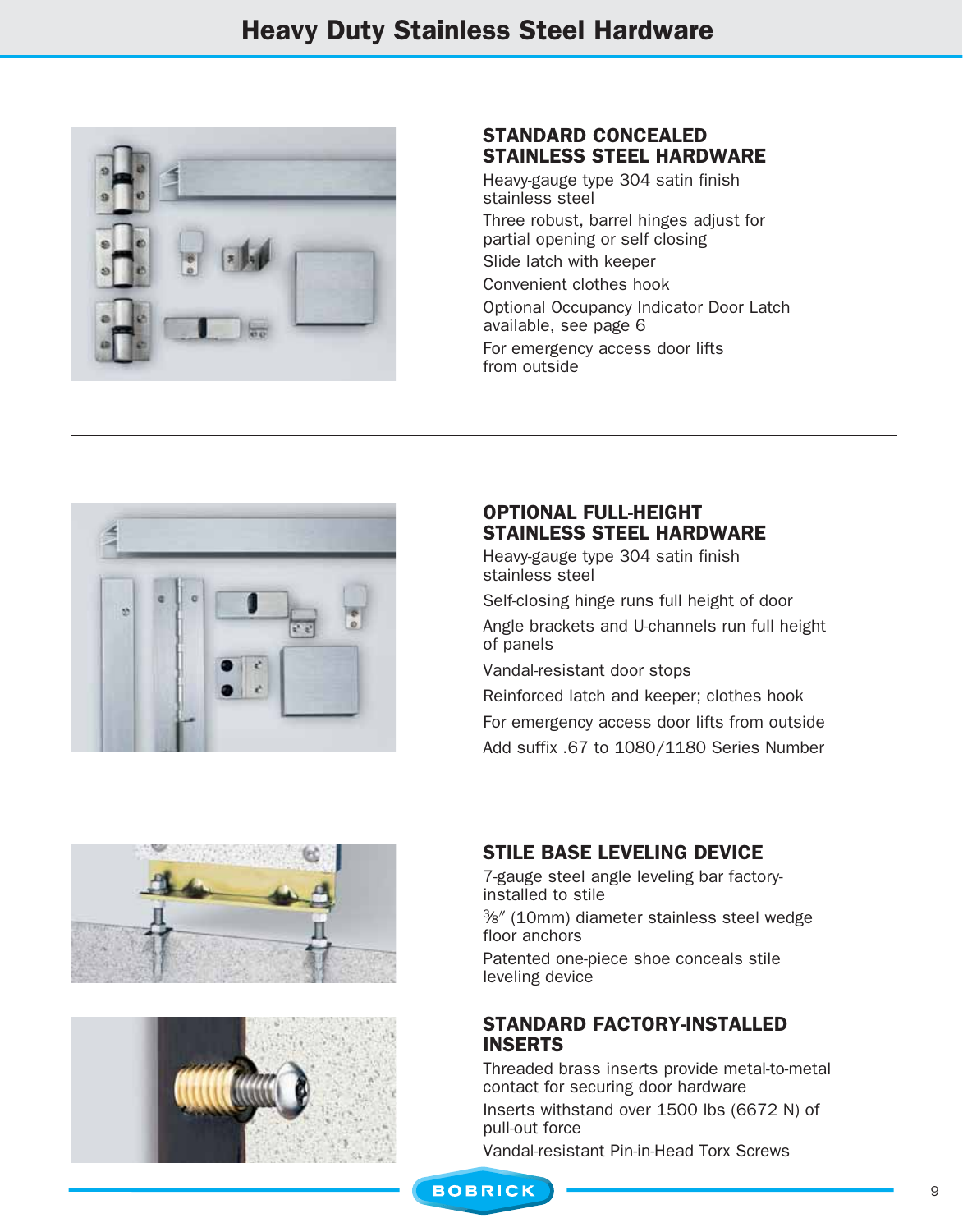# bobrick.com/1080-1180DuraLineSeries



CLASS A OR B INTERIOR WALL AND CEILING FINISH CLASSIFICATION Reference: Technical Bulletin TB-73.



NON-GHOSTING GRAFFITI REMOVAL Reference: Technical Bulletin TB-80.



SCRATCH-RESISTANT Reference: Technical Bulletin TB-79.



IMPACT-RESISTANT Reference: Technical Bulletin TB-78.









MOUNTING CONFIGURATIONS 1. Floor-Anchored, 2. Overhead-Braced, 3. Floor-To-Ceiling, 4. Ceiling-Hung. 1080 Series shown.



MOISTURE-RESISTANT Withstands hose-down maintenance and environmental moisture.

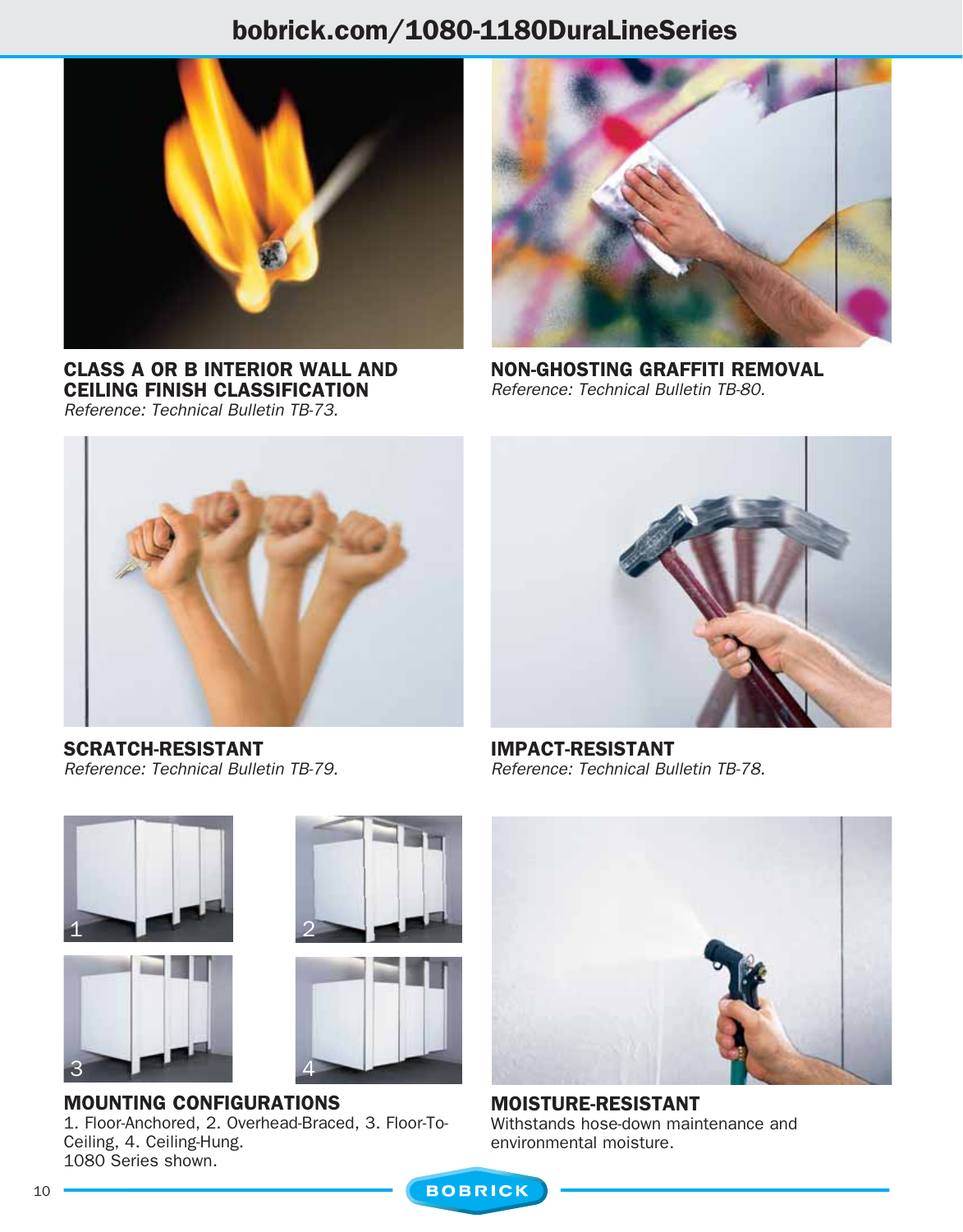# bobrick.com/1080-1180DuraLineSeries



#### HOW TO ORDER:

- 1. Pick the color or pattern.
- 2. Select Interior Wall and Ceiling Finish Classification (A: 1180 Series, B: 1080 Series).
- 3. Select mounting configuration (Solid Phenolic is available in four mounting configurations).
- 4. Choose the hardware desired: Standard Concealed or Optional Full-Height.
- 5. Example: Antique White, Class B, Ceiling-Hung, Full-Height Hardware: 1088.67, S-463.

#### 1080/1180 DuraLineSeries<sup>®</sup> SELECTION:

| <b>Mounting</b><br>Configuration | <b>Standard</b><br><b>Hardware</b> | <b>Optional Full-<br/>Height Hardware</b> |
|----------------------------------|------------------------------------|-------------------------------------------|
| <b>Floor-Anchored</b>            |                                    | 1081/1181 1081.67/1181.67                 |
| <b>Overhead-Braced</b>           |                                    | 1082/1182 1082.67/1182.67                 |
| <b>Floor-To-Ceiling</b>          |                                    | 1086/1186 1086.67/1186.67                 |
| <b>Ceiling-Hung</b>              |                                    | 1088/1188 1088.67/1188.67                 |

#### RAPIDƒRESPONSE® PROGRAM

Ships up to 25 compartments within 10 workdays after receipt of approved drawings at no extra charge. Includes 18 standard colors, four mounting configurations, and hardware options. Excludes 1180 Series.

#### STANDARD SOLID PHENOLIC COLORS AND PATTERNS:



IMPORTANT NOTE: Woodgrain partitions have vertical grain direction only. Woodgrain panels wider than 72" (1830mm) are in two pieces with a field-installed aluminum "H" channel covering the seam, furnished at an additional charge. Solid Phenolic Colors are printed reproductions and are for descriptive purposes only. Refer to manufacturer's samples for absolute color fidelity. Color Guide and samples available on request. Additional colors are available and may be subject to extra charges, longer lead times.

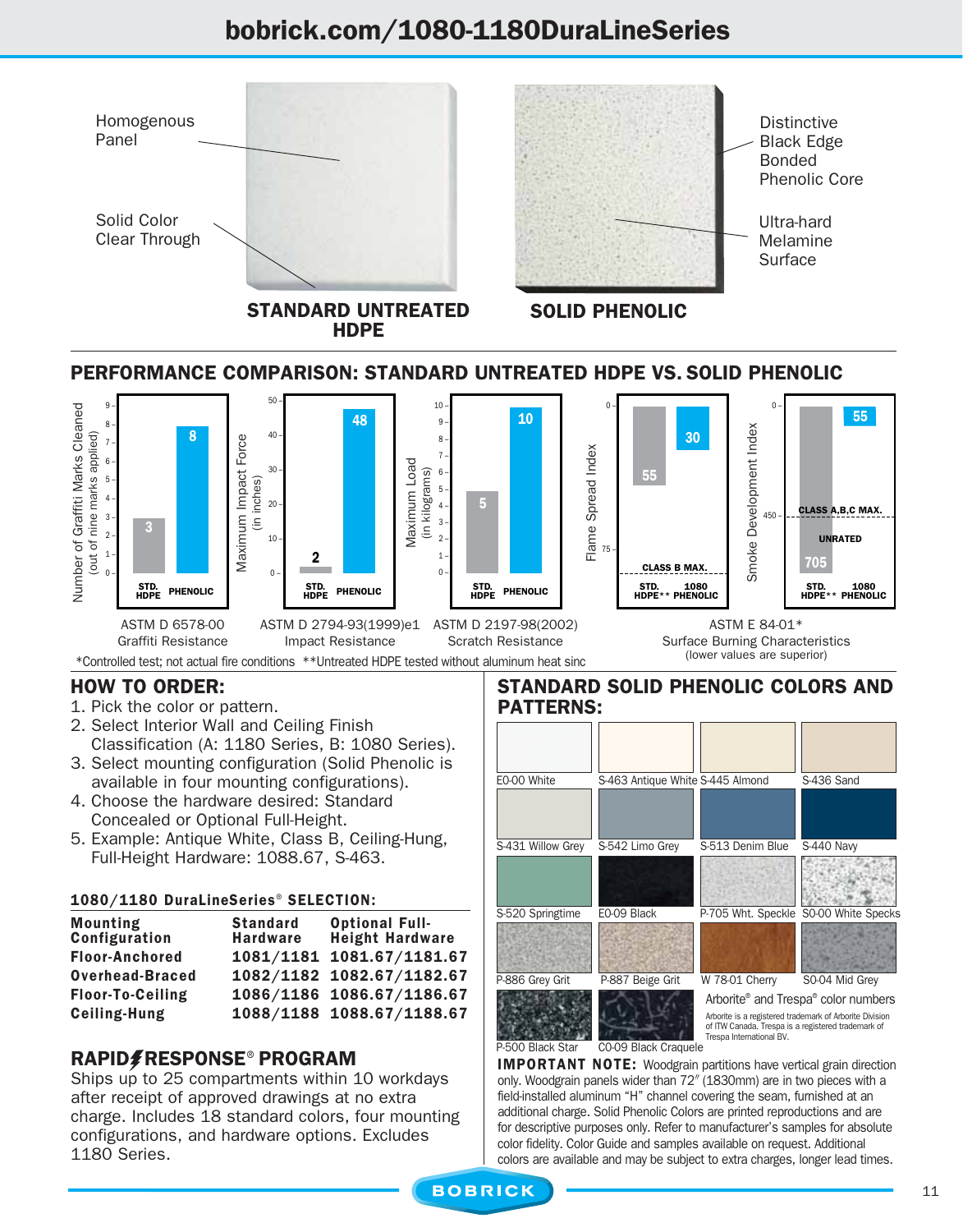## Plastic Laminate



#### 1540 ClassicSeries™ PLASTIC LAMINATE TOILET PARTITION SYSTEM

Moderate-use restrooms

Budget-sensitive projects

Industrial-grade particle board core

High-pressure plastic laminate edges and surfaces

Class B ASTM E84 Interior Wall and Ceiling Finish Classification

Scratch-, dent- and impact-resistant

Doors, panels, stiles 1" (25mm) thick

 $S$   $\overline{P}$ 

35 standard colors and patterns

1-year Limited Warranty

Note: Not recommended for heavy use and abuse restrooms, moisture-prone spaces or hose-down maintenance. SierraSeries™ and DuraLineSeries® moisture- and vandal resistant partitions are recommended for heavy-traffic buildings.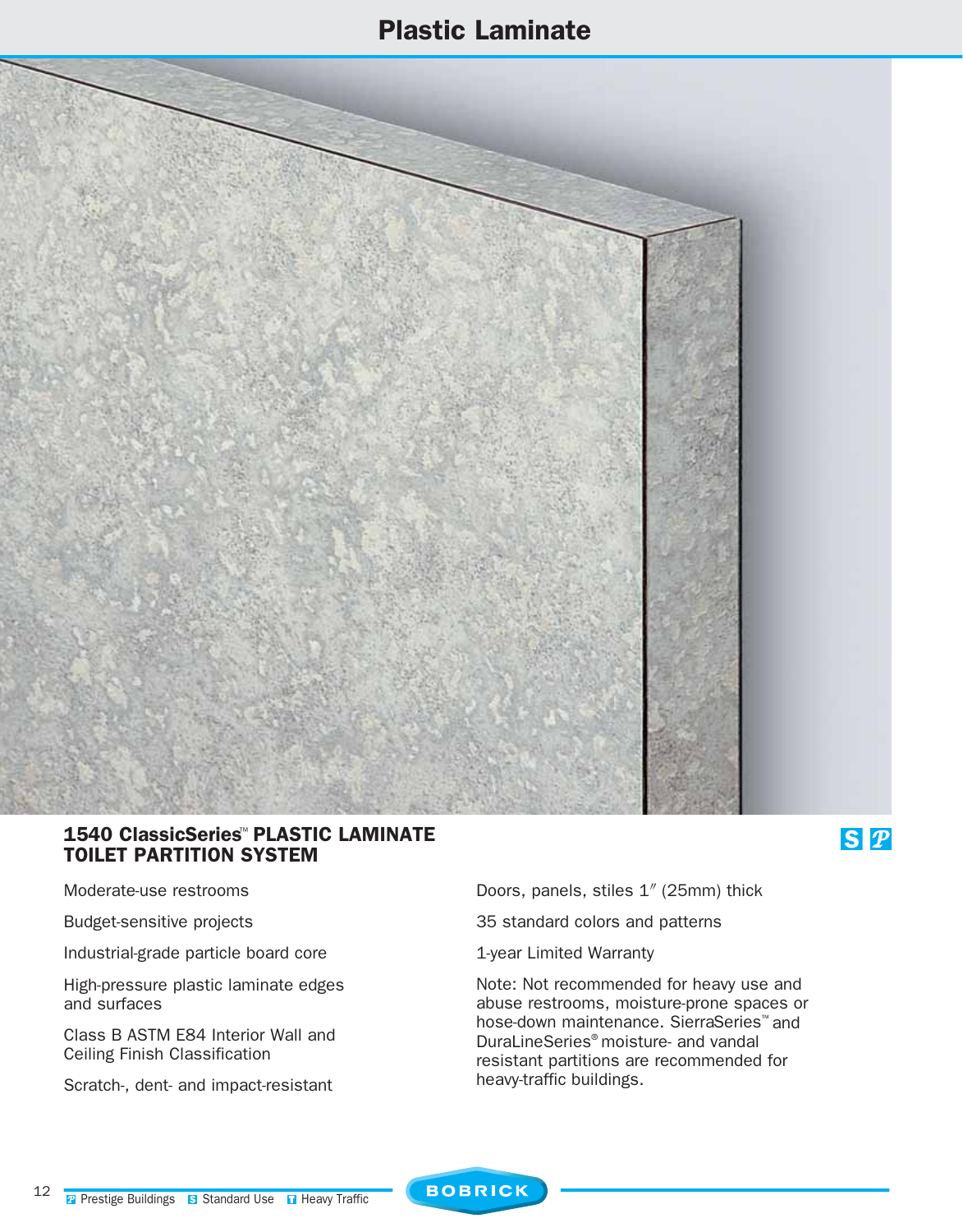# Zamak and Heavy-Duty Stainless Steel Hardware



#### STANDARD THROUGH-BOLTED ZAMAK HARDWARE

Hinges, latch, keeper, coat hook, mounting hardware are polished chrome-plated Zamak. For emergency access door lifts from outside. Patented one-piece stainless steel shoe conceals stile leveling device.



#### STANDARD OVERHEAD-BRACED STILE BASE, LEVELING DEVICE

12-gauge plated steel brackets attached to bottom of stile. Furnished with leveling bolt, floor "L" brackets, screws, plastic anchors.



#### OPTIONAL STEEL-CORE STILE AND WELDED LEVELING DEVICE

11-gauge steel stile core welded to  $\frac{3}{8}$ " (10mm) thick plated steel leveling bar forms single structural unit. Add suffix .63 to 1540 Series Number.



#### OPTIONAL THROUGH-BOLTED STAINLESS STEEL HARDWARE

Heavy-duty, cast type 304 stainless steel hinges, clothes hook, emergency access door keeper. Stainless steel mounting brackets and shoe. Add suffix .64 to 1540 Series Number.



#### STANDARD FLOOR-ANCHORED STILE BASE, LEVELING DEVICE

3/8" (10mm) thick plated steel leveling bar factoryinstalled to stile. Furnished with  $\frac{3}{8}$ " (10mm) diameter stainless steel wedge floor anchors.



OCCUPANCY INDICATOR DOOR LATCH Through-the-door stainless steel construction, redgreen occupancy indicator. Emergency access feature. Available on special order.

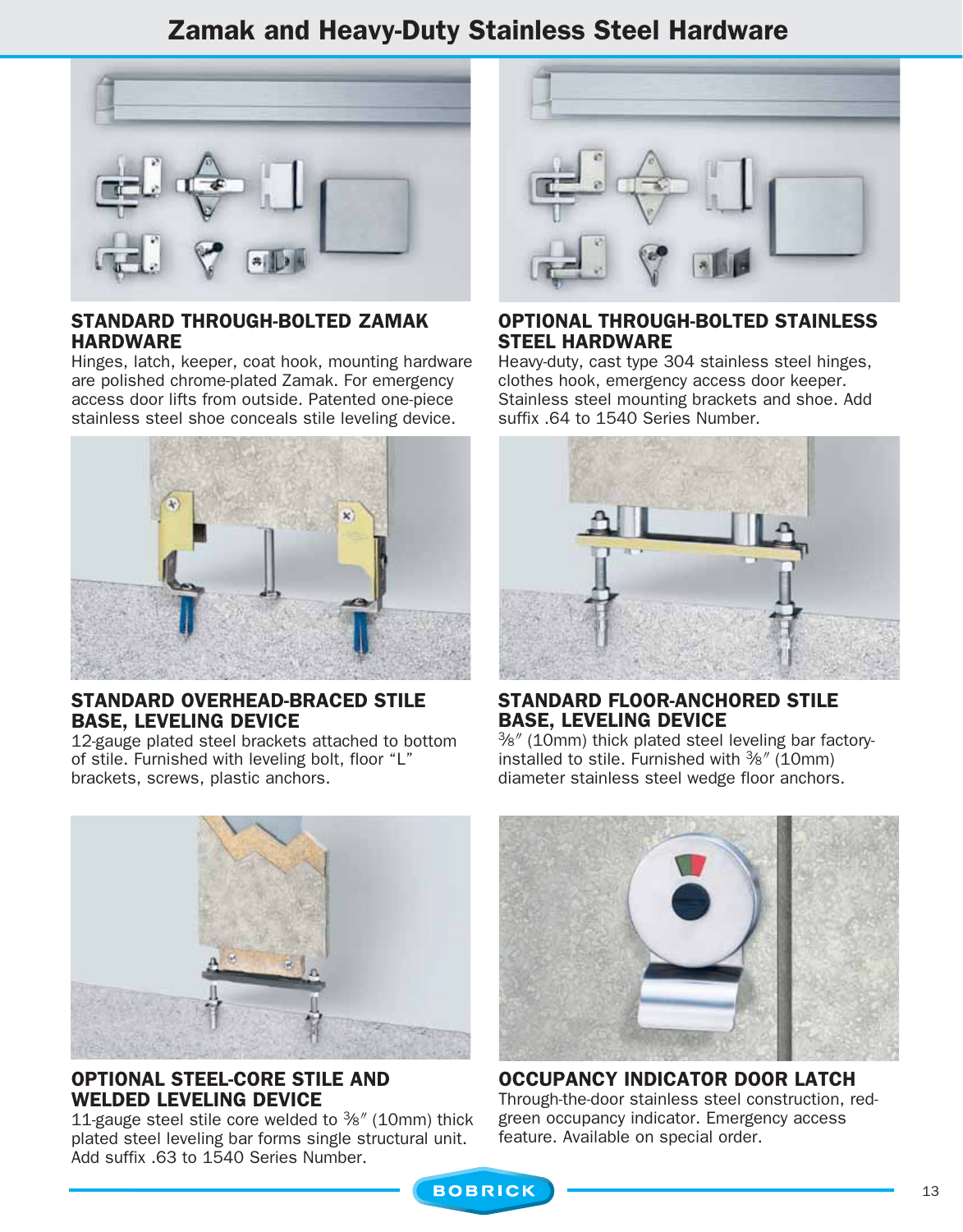# bobrick.com/1540ClassicSeries



CLASS B INTERIOR WALL AND CEILING FINISH CLASSIFICATION Reference: Technical Bulletin TB-73.



NON-GHOSTING GRAFFITI REMOVAL Reference: Technical Bulletin TB-80.



SCRATCH-RESISTANT Reference: Technical Bulletin TB-79.



IMPACT-RESISTANT Reference: Technical Bulletin TB-78.





MOUNTING CONFIGURATIONS 1. Floor-Anchored 1041 Series, 2. Overhead-Braced 1542 Series, 3. Ceiling-Hung 1038 Series.

#### PRICE INDEX:

| DuraLine Phenolic/Moisture-Resistant        | 2.8 |
|---------------------------------------------|-----|
| <b>TrimLine P-Lam Stainless Steel-Edged</b> | 2.7 |
| Sierra Solid Color Reinforced Composite     | 2.4 |
| <b>Designer P-Lam/Steel-Core Stiles</b>     | 1.8 |
| <b>Classic P-Lam/Budget-Priced</b>          | 1.0 |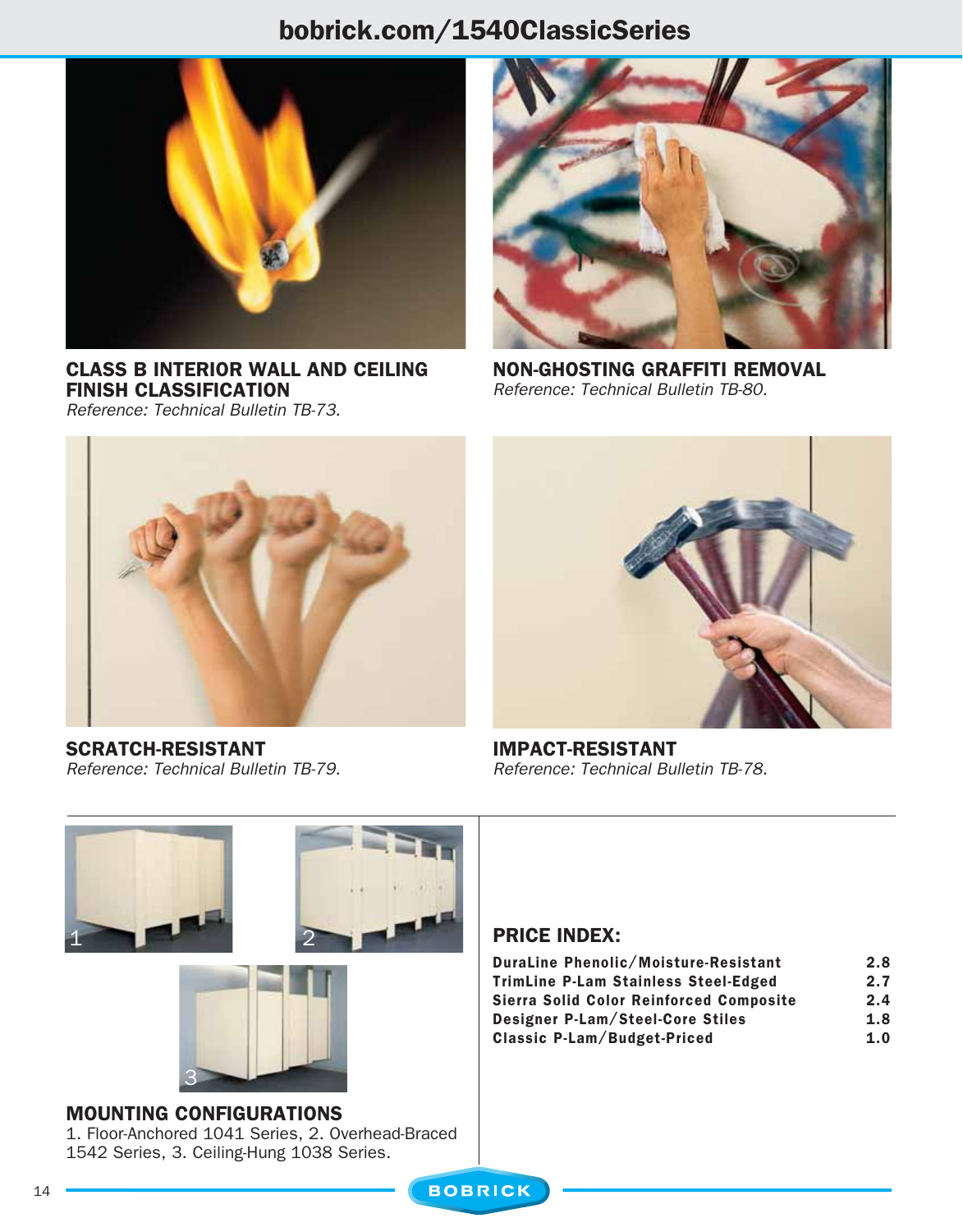

## PERFORMANCE COMPARISON: POWDER-COATED METAL VS. PLASTIC LAMINATE



\*Controlled test; not actual fire conditions.

## HOW TO ORDER:

- 1. Pick the color or pattern, see page 19.
- 2. Select mounting configuration (1540 Series is available in three mounting configurations).
- 3. Select the stile core/base desired: Standard or Optional Steel Core Stile and Welded Leveling Device.
- 4. Choose the hardware desired: Standard Zamak or Optional Stainless Steel.
- 5. Example: Designer White, Overhead-Braced, Optional Steel Core Stile and Welded Leveling Device and Stainless Steel Hardware: 1542.63/.64, D354.

#### 1540 ClassicSeries™ PRODUCT SELECTION:

| <b>Mounting</b><br>Configuration | <b>Standard</b><br>Hardware | <b>Optional Steel</b><br><b>Core Stile, Welded</b><br><b>Leveling Device</b> | <b>Optional</b><br><b>Stainless Steel</b><br>Hardware | <b>Optional Steel Core Stile,</b><br><b>Welded Leveling Device;</b><br><b>Stainless Steel Hardware</b> |
|----------------------------------|-----------------------------|------------------------------------------------------------------------------|-------------------------------------------------------|--------------------------------------------------------------------------------------------------------|
| <b>Floor-Anchored</b>            | 1541                        | 1541.63                                                                      | 1541.64                                               | 1541.63/.64                                                                                            |
| <b>Overhead-Braced</b>           | 1542                        | 1542.63                                                                      | 1542.64                                               | 1542.63/.64                                                                                            |
| <b>Ceiling-Hung</b>              | 1548                        | 1548.63                                                                      | 1548.64                                               | 1548.63/.64                                                                                            |

## RAPIDƒRESPONSE® PROGRAM

Ships up to 25 compartments within 10 workdays after receipt of approved drawings at no extra charge. Includes 35 standard colors, three mounting configurations, and hardware options.

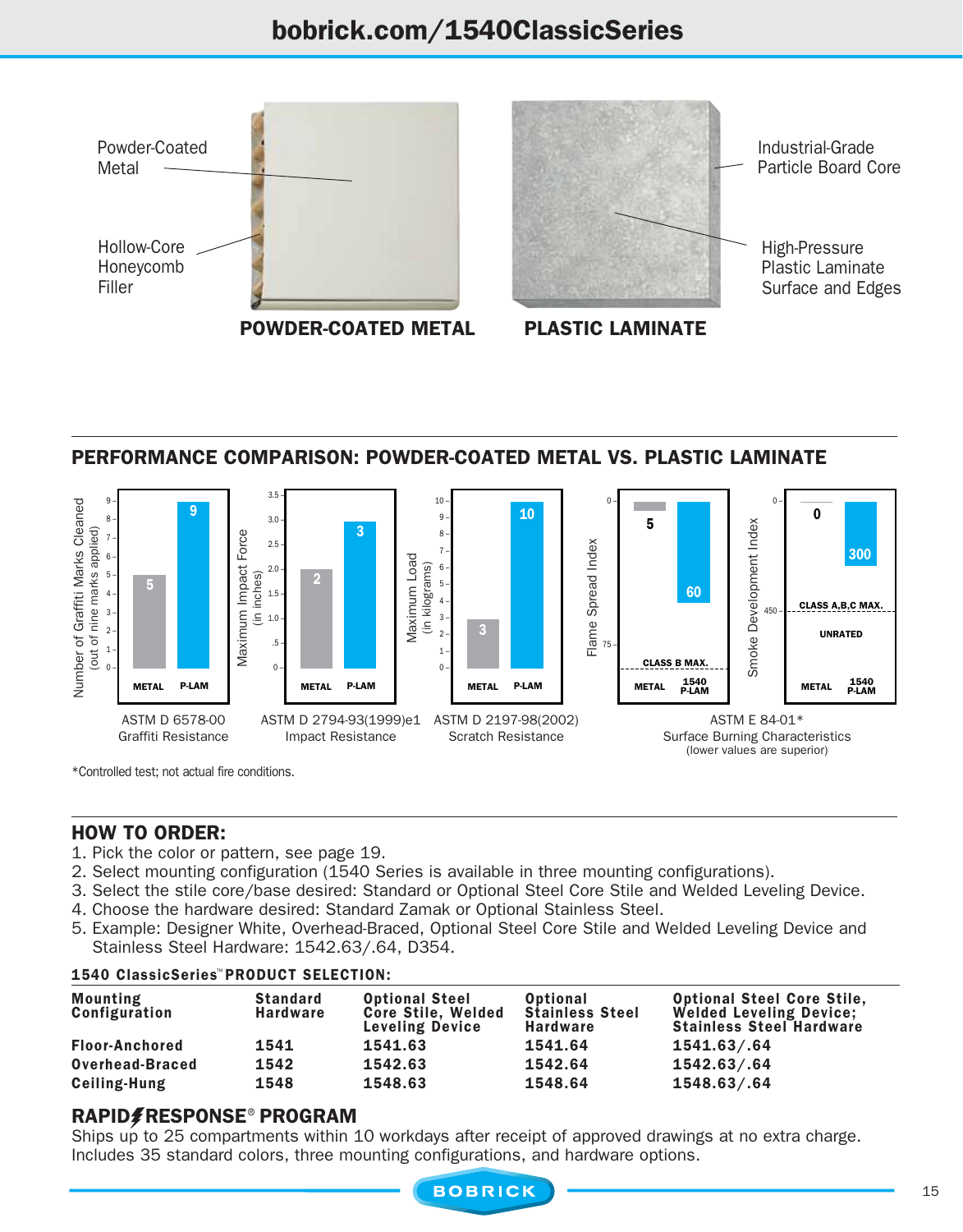# bobrick.com/1040DesignerSeries .../1030TrimLineSeries



#### 1040 DesignerSeries<sup>™</sup>

.050" (1mm) thick plastic laminate edges and surfaces.



#### STANDARD CONCEALED STAINLESS STEEL HARDWARE

Two satin finish adjustable barrel hinges, slide latch with keeper, clothes hook; emergency access.



## STANDARD STEEL-CORE STILE AND WELDED LEVELING DEVICE

Steel-core stile welded to steel leveling bar.



# 1030 TrimLineSeries<sup>™</sup>

Satin finish stainless steel edge trim routed flush with plastic laminate surfaces.



#### OPTIONAL FULL-HEIGHT STAINLESS STEEL HARDWARE

Self-closing hinge, brackets, U-channels, door stops, latch and keeper; clothes hook. Add suffix .65.



THREADED INSERTS, T-NUTS Factory installed. Provide metal-to-metal contact for securing door hinges and latch track.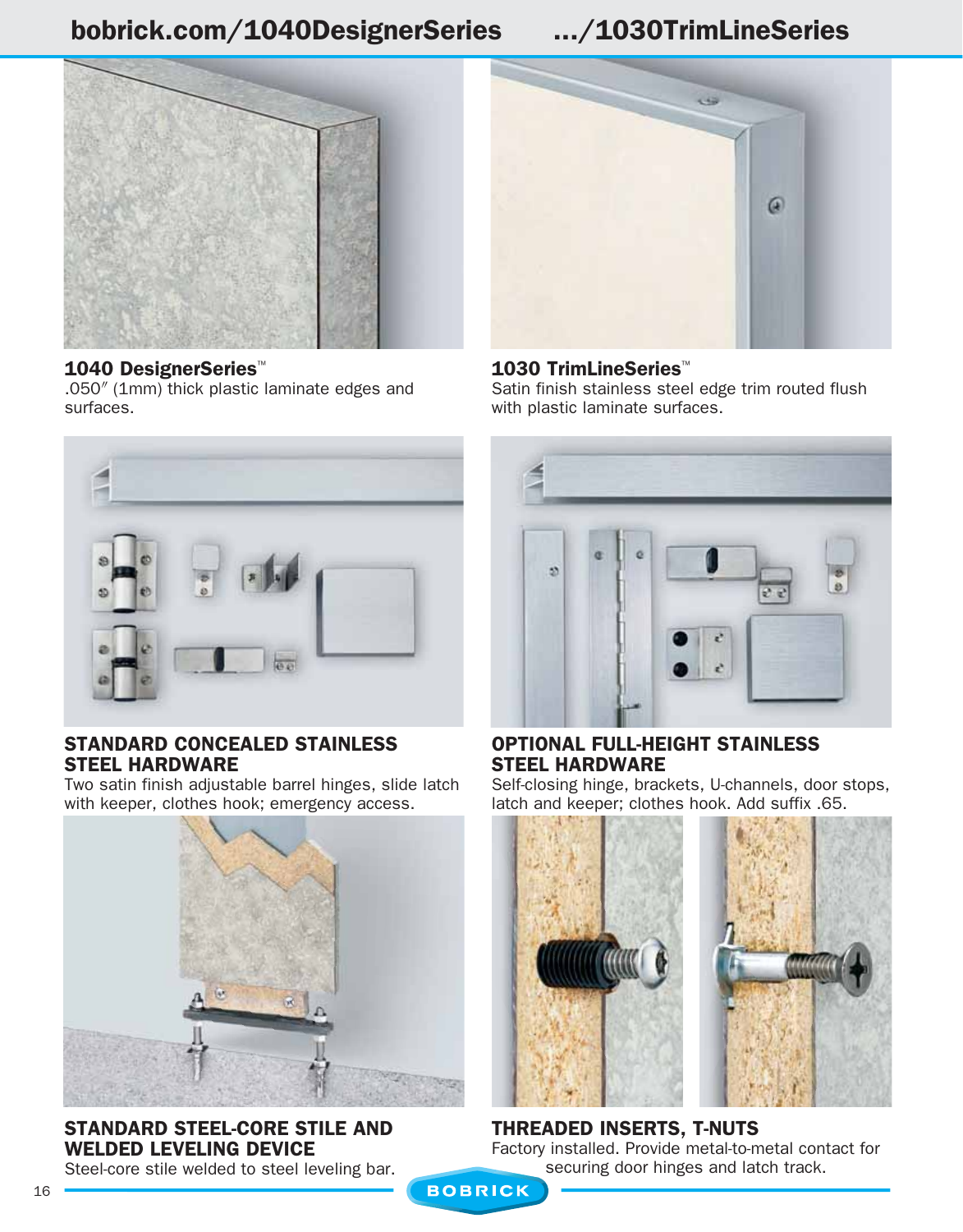## HOW TO ORDER 1040 SERIES:

- 1. Pick the color or pattern, see page 19.
- 2. Select mounting configuration (1040 Series is available in three mounting configurations: Floor-Anchored, Overhead-Braced, Ceiling-Hung).
- 3. Choose the hardware desired: Standard Concealed or Optional Full-Height.
- 4. Example: Grey Glace, Floor-Anchored, Optional Full-Height Hardware: 1041.65, 4142.

Optional Occupancy Indicator Door Latch available, see page 13.

#### 1040 DesignerSeries™ PRODUCT SELECTION:

| <b>Mounting</b><br>Configuration | <b>Standard</b><br><b>Hardware</b> | <b>Optional Full-<br/>Height Hardware</b> |
|----------------------------------|------------------------------------|-------------------------------------------|
| <b>Floor-Anchored</b>            | 1041                               | 1041.65                                   |
| <b>Overhead-Braced</b>           | 1042                               | 1042.65                                   |
| <b>Ceiling-Hung</b>              | 1048                               | 1048.65                                   |

#### DESIGNER'S NOTE 1040 SERIES:

Per ASTM E84 tests: Flame-spread index – 60 Smoke-developed index – 195 Meets Class B ASTM E84 Interior Wall and Ceiling Finish Classification See Bobrick Advisory Bulletin TB-73

#### RAPIDƒRESPONSE® PROGRAM

Ships  $u_p$  to 25 compartments within 10 workdays after receipt of approved drawings at no extra charge. Includes 35 standard colors, three mounting configurations, and hardware options.

## HOW TO ORDER 1030 SERIES:

- 1. Pick the color or pattern, see page 19.
- 2. Select mounting configuration (1030 Series is available in three mounting configurations: Floor-Anchored, Overhead-Braced, Ceiling-Hung).
- 3. Choose the hardware desired: Standard Concealed or Optional Full-Height.
- 4. Example: Tungsten EV, Overhead-Braced, Optional Full-Height Hardware: 1032.65, 4814.

Optional Occupancy Indicator Door Latch available, see page 13.

#### 1030 TrimLineSeries™ PRODUCT SELECTION:

| <b>Mounting</b><br>Configuration | <b>Standard</b><br><b>Hardware</b> | <b>Optional Full-</b><br><b>Height Hardware</b> |
|----------------------------------|------------------------------------|-------------------------------------------------|
| <b>Floor-Anchored</b>            | 1031                               | 1031.65                                         |
| <b>Overhead-Braced</b>           | 1032                               | 1032.65                                         |
| <b>Ceiling-Hung</b>              | 1038                               | 1038.65                                         |

## DESIGNER'S NOTE 1030 SERIES:

Per ASTM E84 tests: Flame-spread index – 60 Smoke-developed index – 265 Meets Class B ASTM E84 Interior Wall and Ceiling Finish Classification See Bobrick Advisory Bulletin TB-73

## PRICE INDEX:

| DuraLine Phenolic/Moisture-Resistant           | 2.8 |
|------------------------------------------------|-----|
| <b>TrimLine P-Lam Stainless Steel-Edged</b>    | 2.7 |
| <b>Sierra Solid Color Reinforced Composite</b> | 2.4 |
| Designer P-Lam/Steel-Core Stiles               | 1.8 |
| Classic P-Lam/Budget-Priced                    | 1.0 |

## FRONT VIEWS OF PLASTIC LAMINATE TOILET PARTITION DOOR HARDWARE



EXPOSED HARDWARE 1540 ClassicSeries<sup>™</sup>

Photographs not to scale; shoes not shown.



CONCEALED HARDWARE

1040 DesignerSeries™ (Shown) 1030 TrimLineSeries™

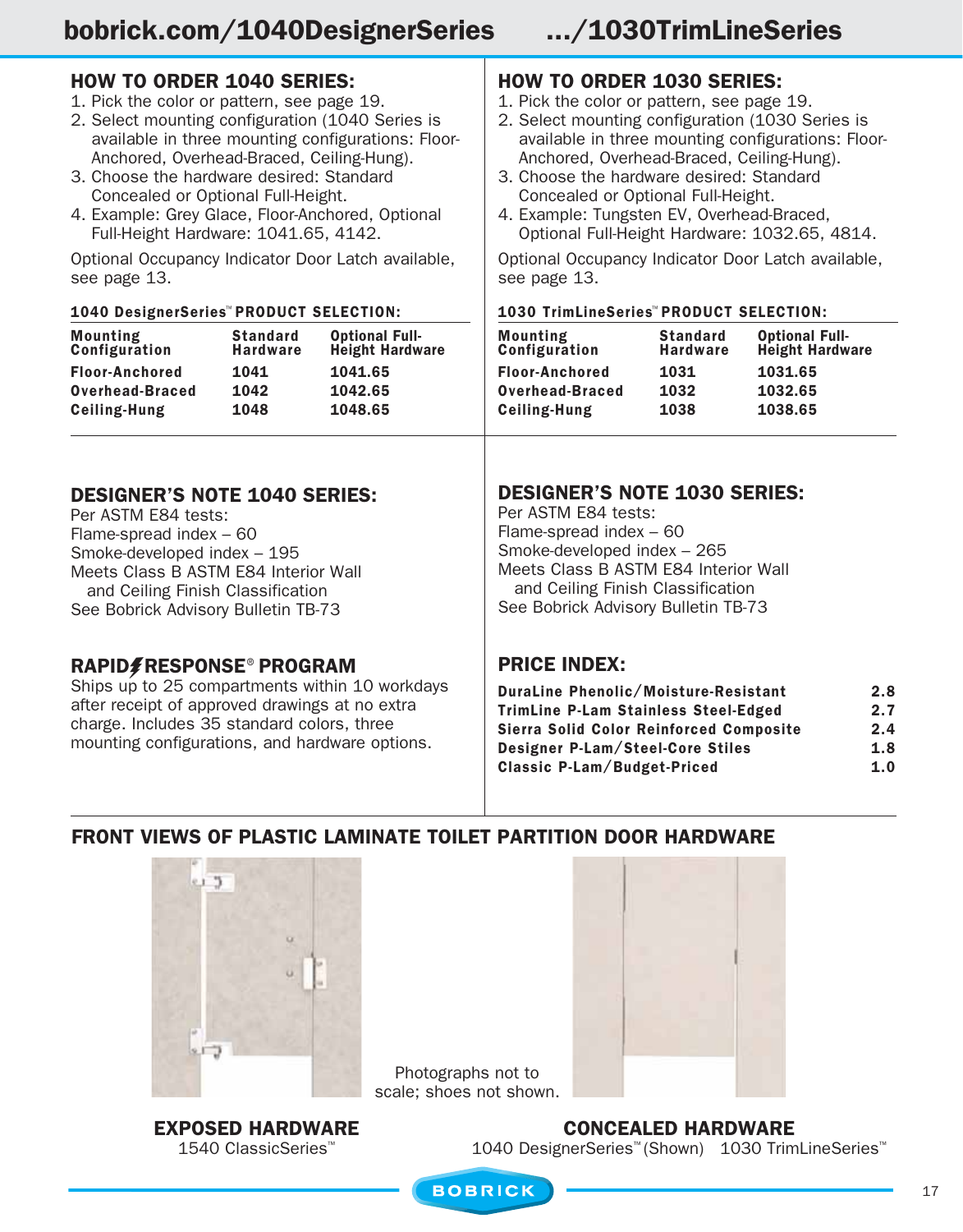# bobrick.com/DividersScreens

#### SHOWER DIVIDERS, DRESSING COMPARTMENTS, URINAL SCREENS

For design-integration, coordinate urinal, entrance screens, shower dividers and dressing compartments with toilet partitions. Select Solid Color Reinforced Composite (SCRC) 1090 SierraSeries™ or Solid Phenolic Core 1080/1180 DuraLineSeries® shower dividers and dressing compartments for wet-areas. Overhead-braced configuration can be furnished with shower curtains, curtain track and hooks concealed in headrail. Optional benches with stainless steel support brackets available.

#### 2006 INTERNATIONAL PLUMBING CODE (IPC) REQUIRES PRIVACY AT URINALS

Urinals shall occupy a separate area with walls, partitions or screens to provide privacy. The sight barriers shall begin not more than 12" (305mm) from and extend not less than 60" (1525mm) above the floor. Walls, partitions or screens shall extend from the wall surface at each side of the urinal a minimum of 18" (455mm) or not less than 6" (150mm) beyond the front lip of the urinal, whichever is greater. Urinal partitions are not required in single-occupant toilet rooms with lockable doors. Toilet rooms in daycare and childcare facilities containing two or more urinals shall be permitted to have one urinal without partitions.



OVERHEAD-BRACED SHOWER DIVIDERS Shower curtain track and hooks in headrail. Optional benches available.



FLOOR-ANCHORED **SCREENS** 

WALL-HUNG **SCREENS** 

POST-TO-**CEILING SCREENS** 

#### SHOWER DIVIDERS, DRESSING COMPARTMENTS, AND URINAL SCREENS PRODUCT SELECTION:

|                                    |                                                  | <b>Dressing</b>                        | <b>Urinal Screen Configurations</b> |                    |               |                     |
|------------------------------------|--------------------------------------------------|----------------------------------------|-------------------------------------|--------------------|---------------|---------------------|
| <b>Series</b>                      | <b>Shower Dividers</b><br><b>Overhead-Braced</b> | <b>Compartments</b><br>Overhead-Braced | Floor-<br>Anchored                  | Post-to<br>Ceiling | Wall-<br>Hung | Ceiling-<br>Hung    |
| ClassicSeries <sup>™</sup>         | <b>NR</b>                                        | 1542                                   | 1541                                | N/A                | 1545          | 1548                |
| <b>DesignerSeries</b> <sup>™</sup> | <b>NR</b>                                        | 1042                                   | 1041                                | 1043               | 1045          | 1048                |
| TrimLineSeries <sup>™</sup>        | <b>NR</b>                                        | 1032                                   | 1031                                | 1033               | 1035          | 1038                |
| <b>DuraLineSeries</b> <sup>®</sup> | 1082/1182                                        | 1082/1182                              | 1081/1181                           | 1033/1183          |               | 1085/1185 1038/1188 |
| SierraSeries <sup>™</sup>          | 1092                                             | 1092                                   | N/A                                 | 1093               | 1095          | N/A                 |

NR: Not recommended for wet areas. N/A: Not available.

## HOW TO ORDER:

- 1. Pick the color or pattern, see page 19.
- 2. Select the product (Shower Divider, Dressing Compartment, Urinal Screen).
- 3. Choose the Series (Classic, Designer, TrimLine, DuraLine, Sierra).
- 4. Select the mounting configuration.
- 5. Example: Brittany Blue, Urinal Screen, Classic Series, Wall-Hung: 1545, D321.

#### PRICE INDEX:

| DuraLine Phenolic/Moisture-Resistant        | 2.8 |
|---------------------------------------------|-----|
| <b>TrimLine P-Lam Stainless Steel-Edged</b> | 2.7 |
| Sierra Solid Color Reinforced Composite     | 2.4 |
| Designer P-Lam/Steel-Core Stiles            | 1.8 |
| Classic P-Lam/Budget-Priced                 | 1.0 |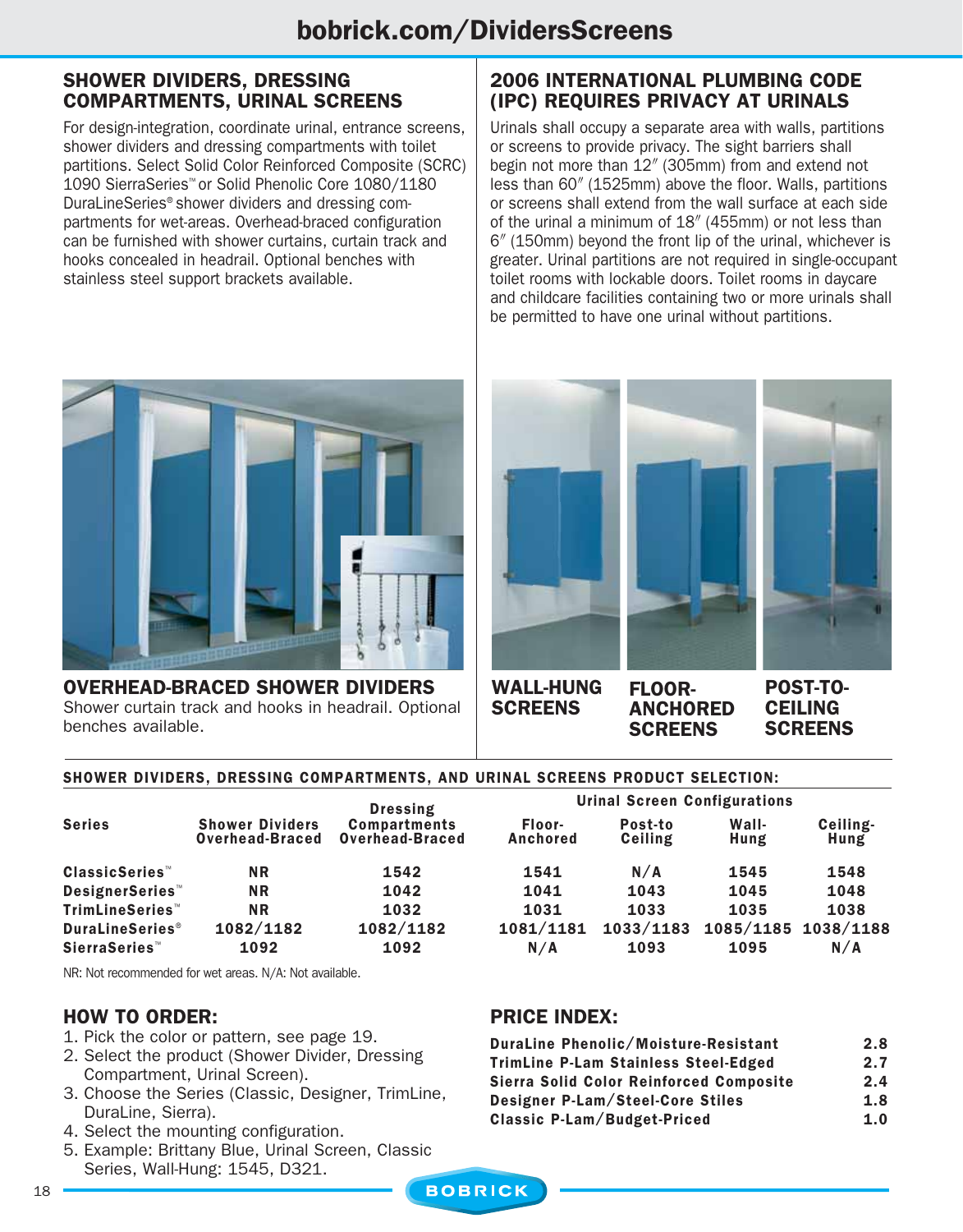## STANDARD PLASTIC LAMINATE COLORS AND PATTERNS:

| All Wilsonart <sup>®</sup> color numbers |                                                                                                                                                           |                      |                      |                    |                        |
|------------------------------------------|-----------------------------------------------------------------------------------------------------------------------------------------------------------|----------------------|----------------------|--------------------|------------------------|
|                                          |                                                                                                                                                           |                      |                      |                    |                        |
| D354 Designer White                      | 1573 Frosty White                                                                                                                                         | <b>1500 Grey</b>     | D315 Platinum        | D73 Pewter         | D91 Slate Grey         |
| 1572 Antique White                       | D30 Natural Almond                                                                                                                                        | 1530 Beige           | D97 Haze             | D50 Khaki Brown    | D337 Pebble            |
| D96 Shadow                               | D14 Port                                                                                                                                                  | D321 Brittany Blue   | D25 Atlantis         | 1595 Black         | 4621 White Nebula      |
| 4142 Grey Glace                          | 4622 Grey Nebula                                                                                                                                          | 4623 Graphite Nebula | 4609 Caldera Rose    | 4608 Caldera Beige | 4143 Neutral Glace     |
|                                          |                                                                                                                                                           |                      |                      |                    |                        |
| 4814 Tungsten EV                         | 4669 Natural Tigris                                                                                                                                       | 4738 Ochre Roletta   | 1787 Oxide           | 7054 Wild Cherry   | 7040A Figured Mahogany |
|                                          |                                                                                                                                                           |                      |                      |                    |                        |
| 4624 Beige Nebula                        | 4632 Teal Nebula                                                                                                                                          | 4630 Cloud Nebula    | 4759 Mystique Marine | 4552 Ebony Star    |                        |
|                                          | <b>IMPORTANT NOTE:</b> Woodgrain partitions have vertical grain direction only. Woodgrain panels wider than 60" (1525mm) will be spliced, joining the two |                      |                      |                    |                        |

pieces onto the particle board core for an additional charge. Plastic Laminate Colors above are printed reproductions and are for descriptive purposes only. Refer to manufacturer's samples for absolute color fidelity. Color Guide and samples are available from Bobrick on request. Additional colors are available and may be subject to extra charges and longer lead times. Wilsonart is a registered trademark of Wilsonart International.

## RAPIDƒRESPONSE® 2-WEEK TOILET PARTITION ORDER FULFILLMENT PROGRAM

#### MATERIALS/SERIES/ALL HARDWARE OPTIONS: Sierra, DuraLine, Classic, Designer.

ALL STANDARD COLORS: 35 Plastic Laminate, 18 Solid Phenolic, 4 Solid Color Reinforced Composite (SCRC).

#### ALL MOUNTING CONFIGURATIONS:

Ceiling-Hung, Floor-Anchored, Overhead-Braced and Floor-to-Ceiling Anchored. SierraSeries™ Overhead-Braced only.

#### NO EXTRA CHARGE:

For Rapid Response® 2-week order fulfillment.

#### **RAPID ≸RESPONSE® PROGRAM**

| <b>Series</b> | Max.<br># of<br>Cmpts. | <b>Colors</b> | Mtg.    | Order<br><b>Ready For</b><br><b>Shipment</b> |
|---------------|------------------------|---------------|---------|----------------------------------------------|
| 1540          | 25                     | 35            | All     | 10 Workdays                                  |
| 1040          | 25                     | 35            | All     | <b>After Receipt</b>                         |
| 1080          | 25                     | 18            | All     | of Approved                                  |
| 1090          | 25                     | 4             | $\star$ | <b>Drawings</b>                              |

#### NOTES:

1. \*Overhead-Braced only.

2. Excludes 1180 Series.